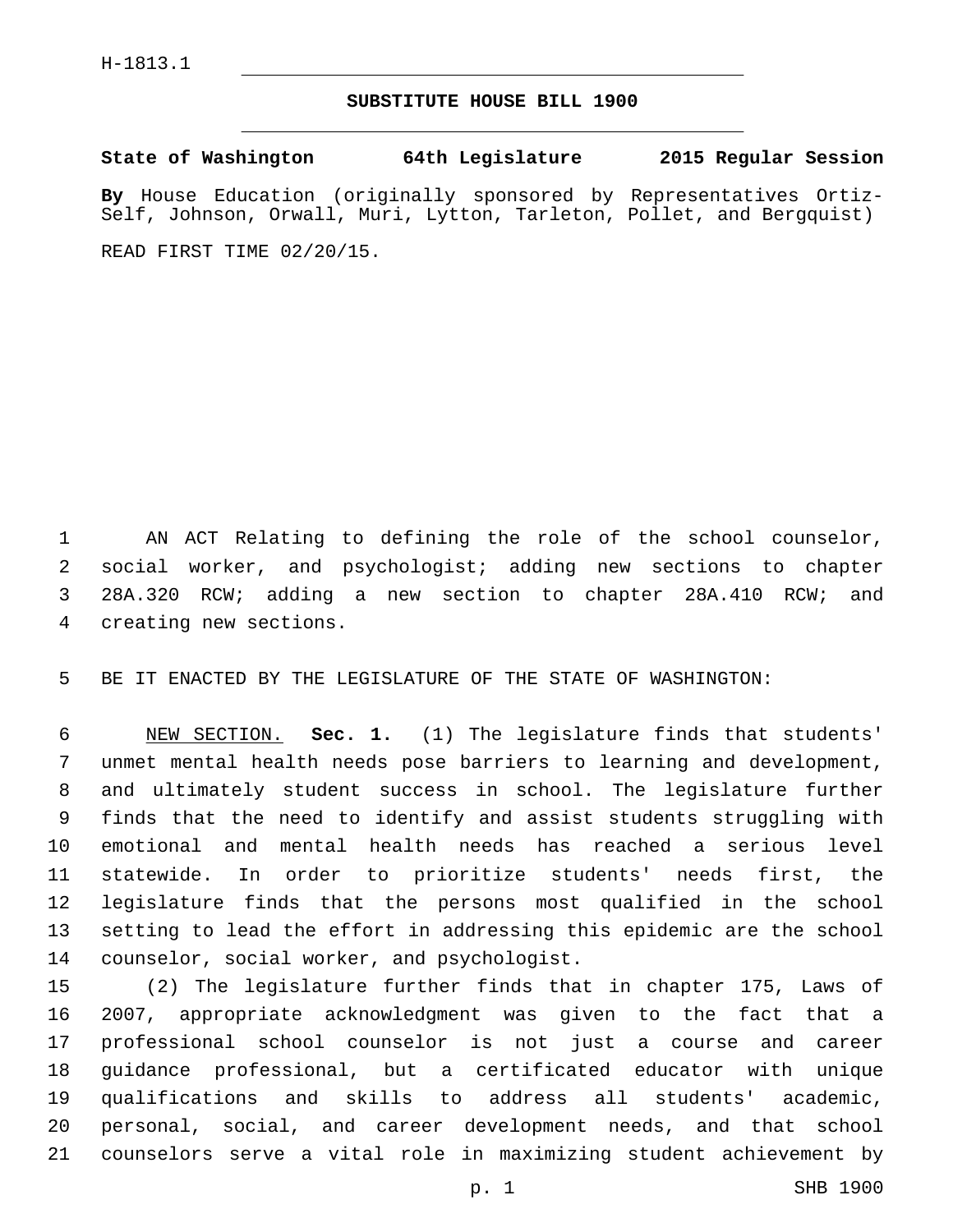supporting a safe learning environment and addressing the needs of all students through prevention and intervention programs that are part of a comprehensive school counseling program. The legislature finds, however, that despite the language in RCW 28A.410.043 that appropriately recognizes that the role of the school counselor is multifaceted, with a focus upon students' mental health needs as well as career guidance needs, the reality in the schools is that counselor staffing levels are well below the national recommendations of one counselor to every two hundred fifty students. As a result, there are not enough counselors in the schools and many school counselors have been tasked primarily with course and career guidance responsibilities at the expense of the mental health side of school counseling. Similarly, school psychologist staffing levels are below the national recommendations of one psychologist to every five hundred to seven hundred students when providing comprehensive school psychological services, and school social worker staffing levels are below the national recommendations of one school social worker to every two hundred fifty students, or one to every fifty students with 19 intensive needs.

 (3) The legislature further finds that school counselors, social workers, and psychologists interact with students on a daily basis, thus putting them in a good position to recognize the signs of emotional or behavioral distress and make appropriate referrals. The legislature further finds that they need ongoing professional development to address students' mental health needs and get students the help they need. The legislature further finds that Engrossed Substitute House Bill No. 1336, which became chapter 197, Laws of 2013, increased the capacity of school districts and their personnel to recognize and respond to youth in need through comprehensive planning and additional training, but that additional opportunities for collaboration on a regular and ongoing basis are in order. By providing monthly professional collaboration opportunities with local mental health service providers at the school district level to school counselors, social workers, and psychologists, the legislature intends to take the next step toward enabling these professionals to recognize and respond with skill and confidence to the signs of emotional or behavioral distress that they observe in students and make the appropriate referrals to evidence-based behavioral health 39 services.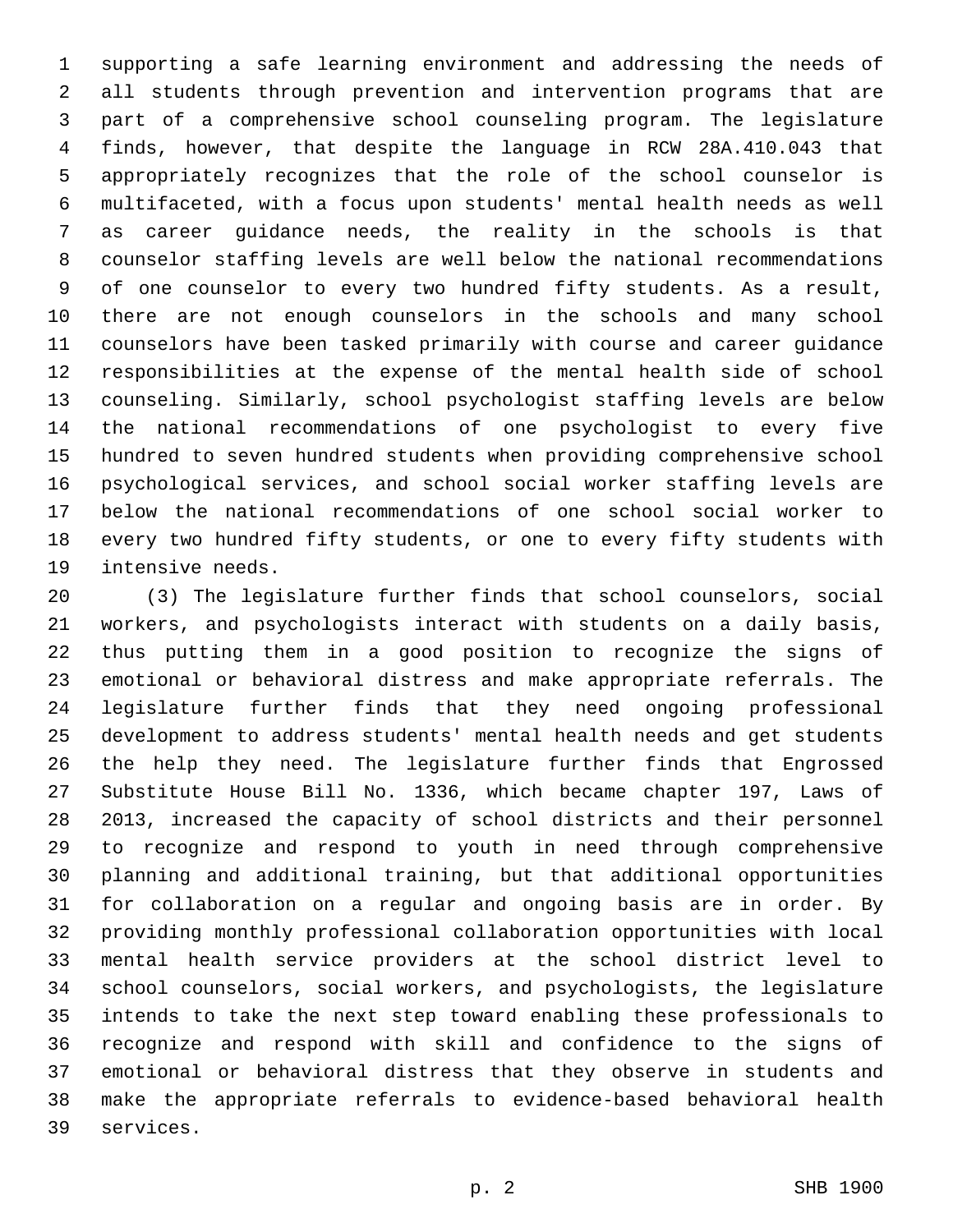NEW SECTION. **Sec. 2.** A new section is added to chapter 28A.320 2 RCW to read as follows:

 A primary role of school counselors, social workers, and psychologists is to focus on student mental health, work with at-risk and marginalized students, perform risk assessments, and collaborate with mental health professionals to promote student achievement and create a safe learning environment. The majority of a school counselor's, social worker's, or psychologist's time should be spent in direct student contact, which should include: Identifying, collaborating, and intervening to meet the mental health needs of all 11 students.

 The school counselor also works with developing and leading a comprehensive guidance and counseling program to focus on the academic, career, personal, and social needs of all students. School psychologists also carry out special education evaluation duties, among other things. School social workers also promote and support students' health, academic, and social success with counseling and support, and by providing and coordinating specialized services and resources. All of these professionals are also involved in multitiered systems of support for academic and behavioral skills. In order that school counselors, social workers, and psychologists have the time available to prioritize these functions, in addition to other activities requiring direct student contact, responsibilities such as data input and data tracking should be handled by 25 nonlicensed, noncertified staff, where possible.

 NEW SECTION. **Sec. 3.** A new section is added to chapter 28A.410 27 RCW to read as follows:

 (1) A school psychologist is a professional educator who holds a valid school psychologist certification as defined by the professional educator standards board. Pursuant to the national association of school psychologists' model for comprehensive and integrated school psychological services, school psychologists deliver services across ten domains of practice. Two domains permeate all areas of service delivery: Data-based decision making; and consultation and collaboration. Five domains encompass direct and indirect services to children and their families: Student-level services, interventions, and instructional supports to develop academic skills; student-level interventions and mental health services to develop social and life skills; systems-level school-wide

p. 3 SHB 1900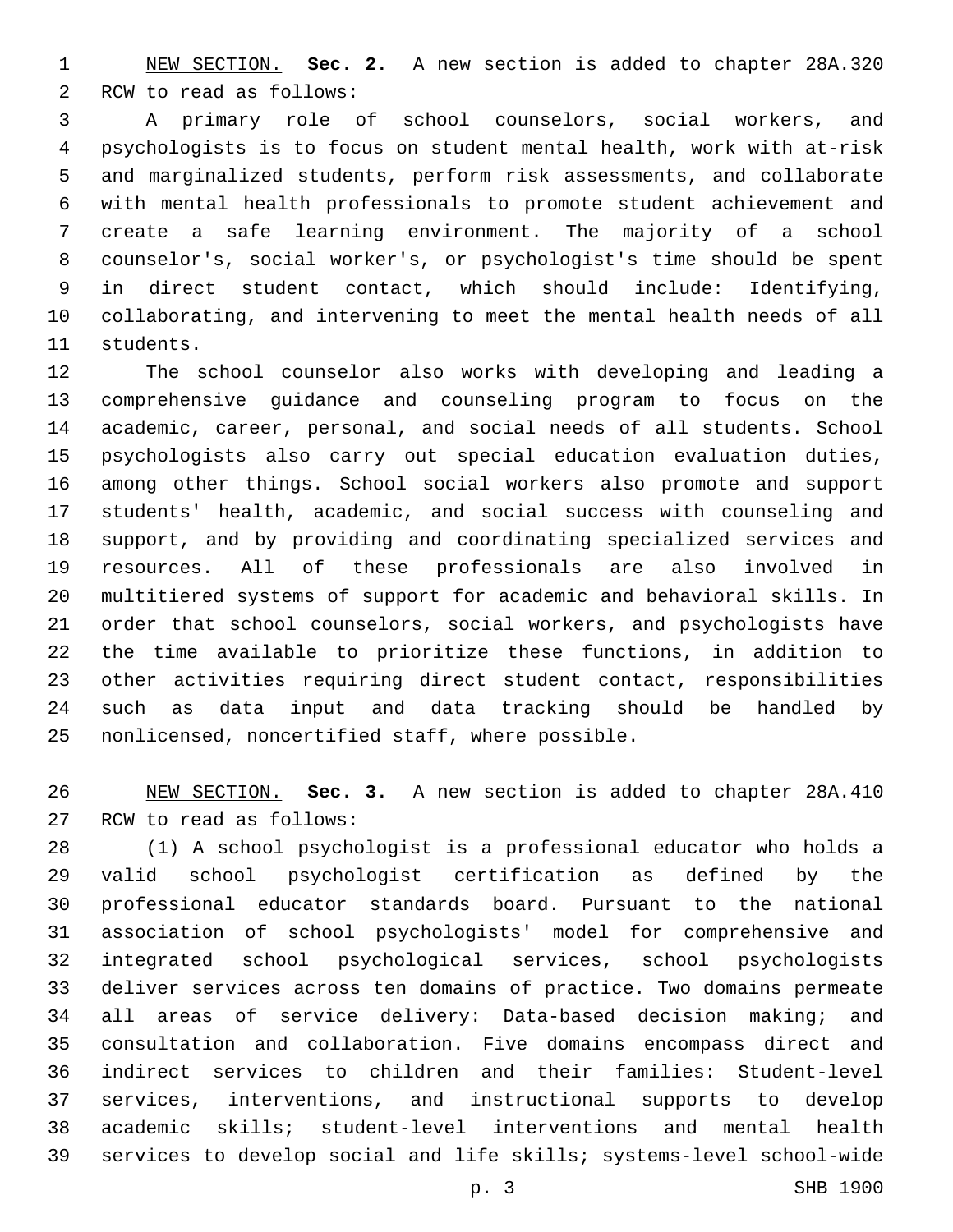practices to promote learning; systems-level preventive and responsive services; and systems-level family school collaboration services. The three foundational domains include: Knowledge and skills related to diversity in development and learning; research and program evaluation; and legal and ethical practice.

 (2) A school social worker is a professional educator who holds a valid school social worker certification as defined by the professional educator standards board. The purpose and role of the school social worker is to provide an integral link between school, home, and community in helping students achieve academic and social success. This is accomplished by providing services that include: Counseling, support for students and parents, crisis prevention and intervention, professional case management, collaboration with other professionals, organizations, and community agencies, and advocacy for students and parents. School social workers work directly with school administrators as well as students and families, providing leadership in forming school discipline policies, and through mental health intervention, crisis management and support services as part of an interdisciplinary team, to help students succeed. School social workers also facilitate community involvement in the schools while 21 advocating for student success.

 NEW SECTION. **Sec. 4.** A new section is added to chapter 28A.320 23 RCW to read as follows:

 (1) Beginning in the 2015-16 school year, on a monthly basis throughout each school year, first-class school districts must provide a minimum of one hour of professional collaboration, preferably in person, for school counselors, social workers, and psychologists that focuses on the following: Recognizing signs of emotional or behavioral distress in students, including but not limited to indicators of possible substance abuse, violence, and youth suicide, screening, accessing current resources, and making appropriate referrals. School districts that have mental health centers in their area shall collaborate with local licensed mental health service providers under chapter 71.24 RCW. Those districts without a mental health center in their area shall collaborate via telephone or other remote means that allow for dialogue and discussion. By collaborating with local providers in this manner, educational staff associates get to collaborate in short but regular segments, in their own schools or near school district facilities,